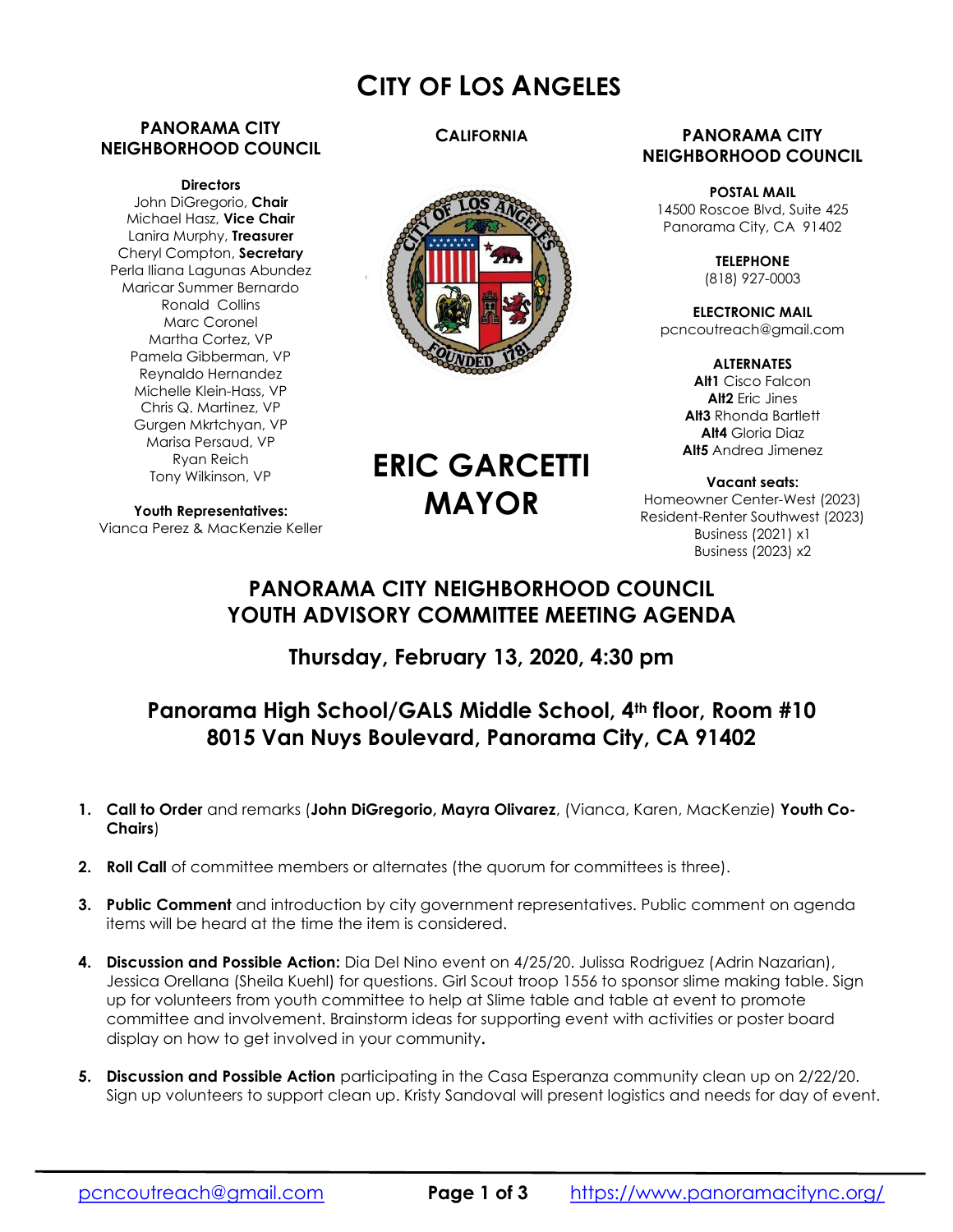- 6. Discussion and Possible Action securing volunteers for the 2020 'UnlitterLA' City wide cleanup event, to be held on April 25th, 2020. Brochure to be handed out and an information video will be played to summarize the event. More information can be found at https://unlitterla.org
- 7. Discussion and Possible Action Presentation from Jasmine Elbarbary from DONE on upcoming youth programs where the middle and high school students can engage in.
- 8. Discussion and Possible Action on adding new members to the Youth Committee
- 9. Discussion and Possible Action on concerns that affect the youth, ideas for a fun community event(s) and items for next meeting agenda.

### 10. Adjournment

 (The times in the agenda are estimates. The meeting is not scheduled to adjourn at a specific time.) The quorum for Panorama City Neighborhood Council committees is three. Public comments on agenda items will be heard when the item is considered. Public comments on other matters within the committee's jurisdiction may be made during the Public Comment period. Public comments are limited to two minutes per speaker. Action may be taken on any agenda item except Public Comment, announcements and reports. You may request a copy of printed materials that are distributed at the meeting. You may record the meeting by audio, video or photographic means as long as it is not disruptive. Meeting notices and agendas are posted at Plaza del Valle, Community Room (see below). If you need translation, or accommodation for a disability, please call the city Department of Neighborhood Empowerment at least three business days in advance (213-978-1551, or toll-free 3-1-1). The city is a covered entity under Title II of the Americans with Disabilities Act. If you believe the council is not following the law or its own rules you may file a grievance in writing with copies to both the Chair and the Secretary. Please be respectful of others, even when you differ with them.

**Council Process:** The council gained its official city role upon certification by the Board of Neighborhood Commissioners on March 15, 2007. Everyone who lives, works or owns real property within the boundaries of the Panorama City Neighborhood Council, or who declares a Community Interest in the area and the basis for it, is a "stakeholder". All stakeholders are members of the Council. Stakeholders elect a Board of Directors to represent them. This Board is recognized as the decision-making entity by the City of Los Angeles. The current Board was elected on April 2, 2016. While the Board is the official decision-making entity, meetings are conducted as much as possible in a town hall spirit. Committees are open to anyone with an interest in Panorama City. Panorama City's neighborhood council is much more than its Board, and it depends on public participation for its success.

Posting Sites: California's open meetings law, the Ralph M. Brown Act, requires that meeting notices be physically posted at a regular location 72 hours in advance for regular meetings and 24 hours in advance for special meetings. The location must be accessible to the public seven days a week, 24 hours a day. That location is the outside steel doors of the Plaza Del Valle Community Room, Building G, 8700 Van Nuys Boulevard, Panorama City, CA 91402. This council is also required to follow the City of Los Angeles posting policy for Neighborhood Councils. That policy additionally requires that councils post agendas through the city's Early Notification System (ENS), post the agendas on the council's website (if one exists), and make an effort to send agendas by electronic mail (if such a list exists). This council posts agendas on its website, panoramacitync.org. This council uses the city's ENS mailing list as its agenda email list. You may sign up for the ENS agenda system at: http://lacity.org/government/Subscriptions/NeighborhoodCouncils/index.htm.

In addition to the Plaza Del Valle posting location, this council MAY post agendas at other locations within Panorama City. These may include: (1) Panorama City Branch Library, 14345 Roscoe Boulevard; (2) Panorama Recreation Center, 8600 Hazeltine Avenue; (3) Sepulveda Recreation Center, 8801 Kester Avenue; and (4) Casa Esperanza, 14705 Blythe Street. In addition to the ENS agenda list, this council MAY include agendas in its occasional informational emails. You can subscribe to the council's informational email list by sending your request to 'info@panoramacitync.org'. You can also sign up on the council's website. In order to respect our stakeholders' inboxes, messages to the informational email list will be sent